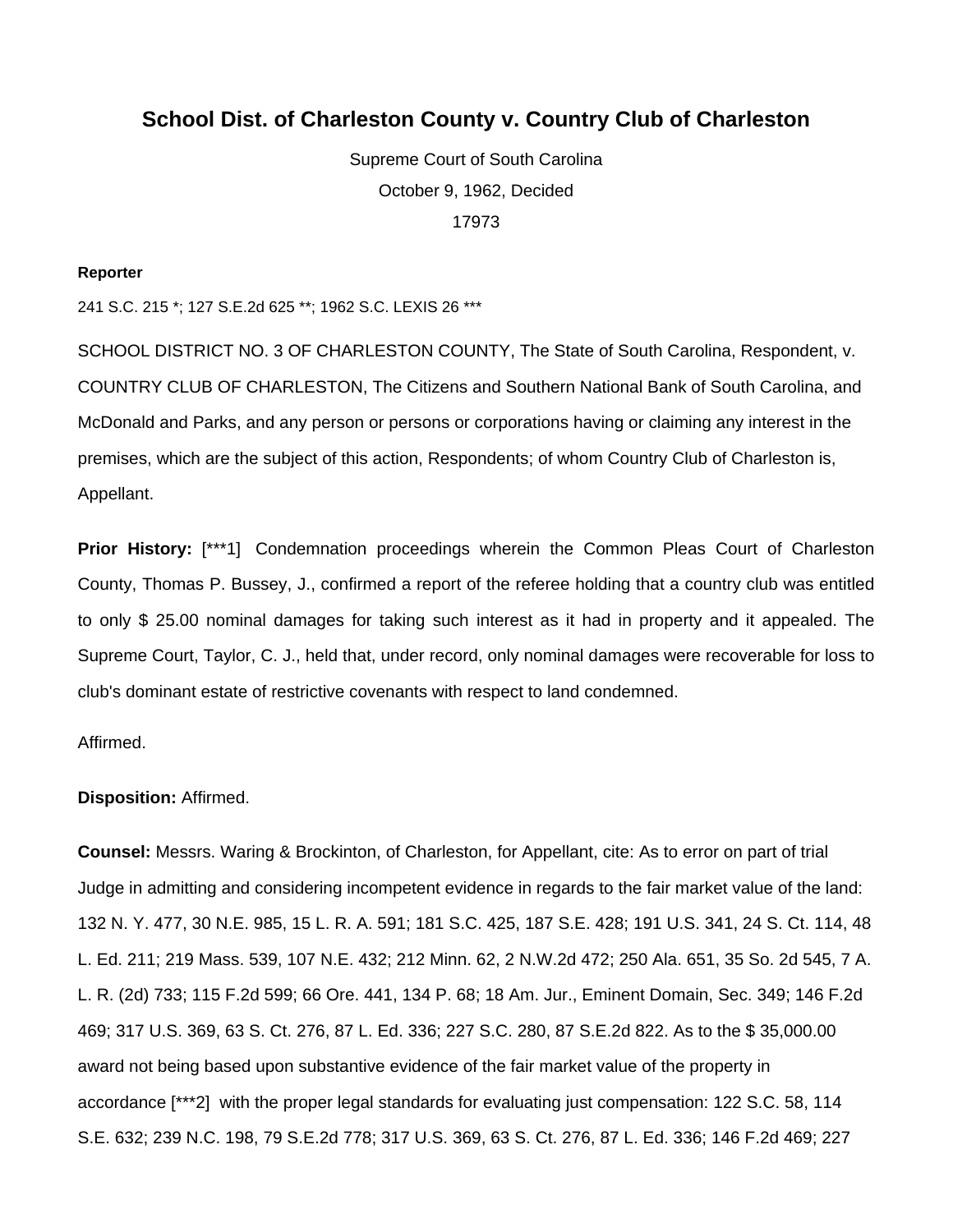S.C. 280, 87 S.E.2d 822; 220 N.C. 200, 17 S.E.2d 10; 292 U.S. 246, 54 S. Ct. 704, 78 L. Ed. 1236; 173 Va. 307, 4 S.E.2d 393; 199 N.C. 199, 154 S.E. 72. As to the sum of \$ 35,000.00, awarded by the Court, not constituting full, adequate and just compensation due by reason of the taking: 227 S.C. 280, 87 S.E.2d 822; 155 F.2d 157; 143 Va. 213, 129 S.E. 504.

Messrs. Sinkler, Gibbs & Simons, of Charleston, for Respondent, cite: As to the appellant not having the capacity to appeal from the lower Court's findings as to market value of the tract taken, or as to severance damages: 154 A. L. R. 1110 et seq.; 221 S.C. 160, 69 S.E.2d 594. As to the findings of the Special Master, which were concurred in by the Circuit Judge, as to market value of the tract taken, and as to severance damages, are not lacking in evidentiary support, nor are they contrary to the clear preponderance of the evidence: 234 S.C. 254, 107 S.E.2d 643; 156 Fed. (2d) 5; 227 S.C. 280, 87 S.E.2d 822; 101 W. Va. 165, 132 S.E. 380; 29 C. J. [\*\*\*3] S. 1027; Nichols on Eminent Domain, p. 1170; 237 S.C. 140, 116 S.E.2d 12.

Messrs. Waring & Brockinton, of Charleston, for Appellant, in Reply, cite: As to rule that private property shall not be appropriated to public use unless a full and exact equivalent for it be paid, and that equivalent is the market value of the property at the time of taking, contemporaneously paid in money: 292 U.S. 246, 78 L. Ed. 1236; 298 U.S. 342, 80 L. Ed. 1205; 234 S.C. 254, 107 S.E.2d 643; 227 S.C. 280, 87 S.E.2d 822; 195 Va. 138, 77 S.E.2d 461; 212 S.C. 176, 46 S.E.2d 874; 194 S.C. 15, 8 S.E.2d 871; 75 S.E.2d 462; 143 Va. 213, 129 S.E. 504; 235 N.C. 671, 71 S.E.2d 396. As to appellant having the right to prosecute this appeal: 221 S.C. 160, 69 S.E.2d 594.

**Judges:** TAYLOR, Chief Justice. MOSS, LEWIS and BRAILSFORD, JJ., and LEGGE, Acting Associate Justice, concur. BUSSEY, J., not participating.

### **Opinion by:** TAYLOR

## **Opinion**

[\*\*625] [\*217] TAYLOR, Chief Justice.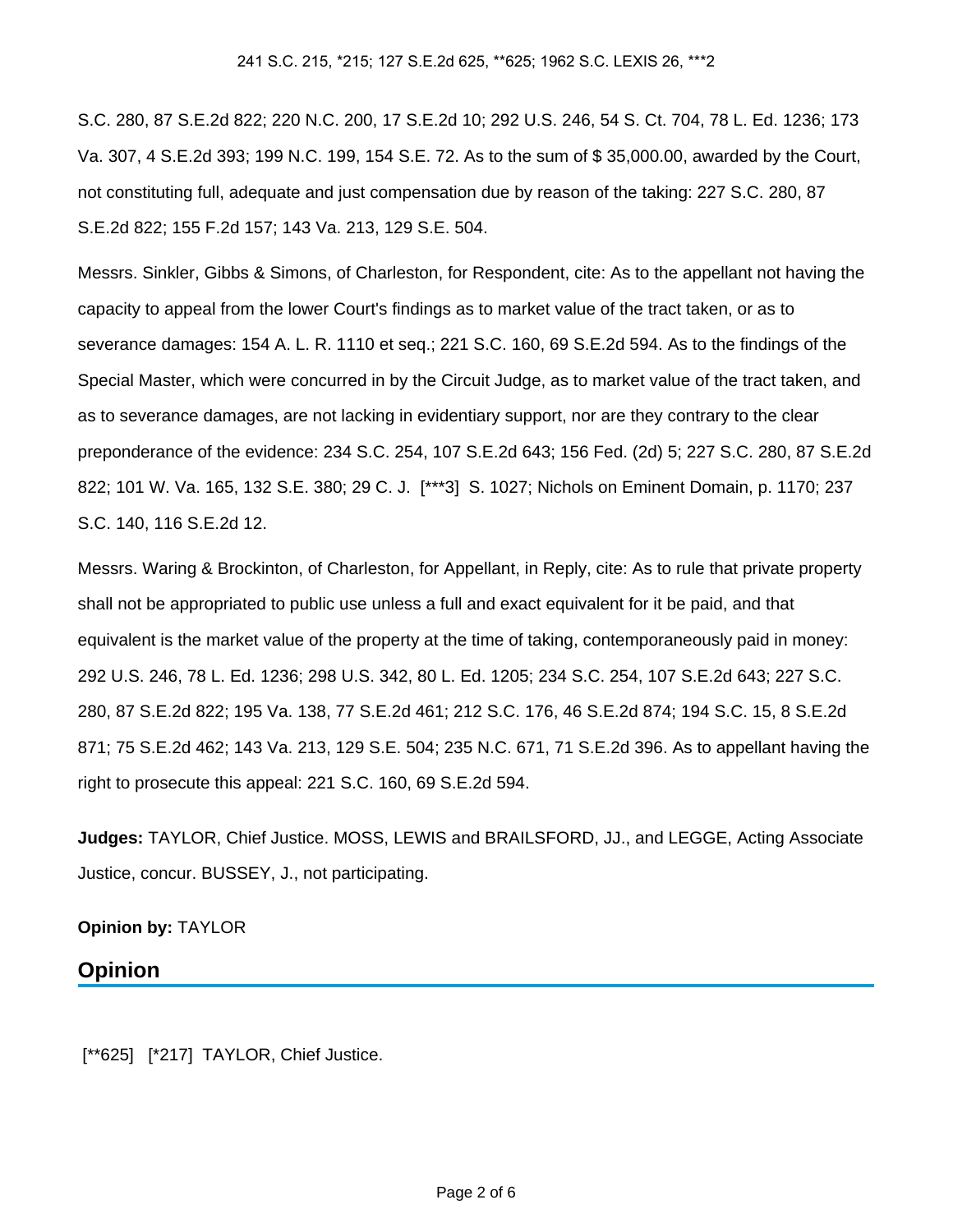This appeal arises out of condemnation proceedings brought by School District No. 3 of Charleston County to condemn and acquire a tract of 6.07 acres situate on James Island in Charleston County as a site for a public school.

By appropriate Order the [\*\*\*4] matter was referred to a Special Referee, who, in his Report, found that the market value [\*218] of the tract taken was \$ 35,000.00, that no severance damage resulted and that the Country Club of Charleston was entitled to \$ 25.00 nominal damage for the taking of such interest as it had in the property. This Report was confirmed in all respects by the Circuit Court, July 18, 1961.

The land in question was part of a 71.4 acre tract which had been sold on August 15, 1957, by the Country Club of Charleston (hereinafter referred to as the Club) to McDonald and Parks, a partnership, who, although a party defendant, does not appeal from the Order of the Circuit Court. The sale, under a purchase money mortgage in favor of the Club, was for the purpose of a residential subdivision. The deed contained certain restrictive covenants which the Club reserved the right to enforce. The purchase price was \$ 180,000.00 of which \$ 45,000.00 was paid and the remaining \$ 135,000.00 evidenced by a purchase money mortgage.

McDonald and Parks without notice to the Club contracted with the School District to sell the land in question for \$ 35,000.00 and attempted to amend the restrictions insofar as [\*\*\*5] they affected the 6.07 acre tract. When the Club refused to agree to the [\*\*626] change in restrictions, the School District commenced condemnation proceedings.

The Club had no interest in the land itself other than as mortgagee and the claimed right to enforce the restrictions contained in the deed.

Since the filing of this appeal and prior to hearing had thereon, the debt secured by the purchase money mortgage was paid in full and satisfaction of said mortgage recorded. The Club contends that the \$ 35,000.00 award was not supported by substantive evidence as the fair market value of the property taken, that it was error for the Court to consider the contract between McDonald and Parks and the School District as indicative of the property's value. Inasmuch as the mortgage had been satisfied and the parties had stipulated that any amount awarded by the Court up to the amount of the mortgage indebtedness should be applied on [\*219] the mortgage, these questions are now moot and no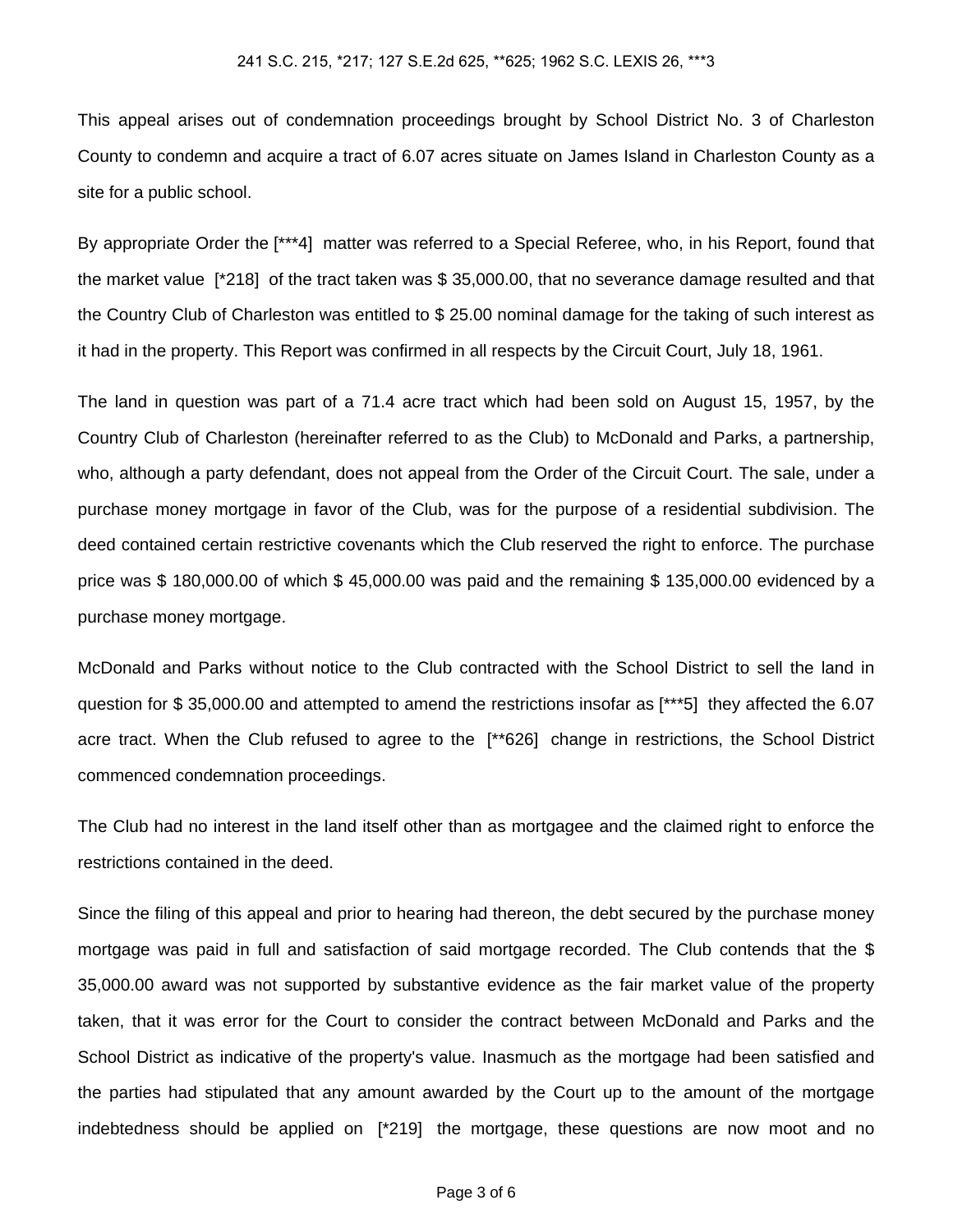justiciable question remains between the Club and the School District unless as contended by the Club it is entitled to more than nominal damages for the taking of its interest in the property.

 [\*\*\*6] Since Appellant's rights under the mortgage have been extinguished by payment and the Club admits that it has no further interest in the mortgage, its only claim for damages is that it retained valuable rights in the property sold by way of enforcing certain restrictions. The Country Club also reserved in the deed a right-of-way over all roadways which right-of-way ceases when the roads are dedicated to the public.

The Club will lose its private rights in the two roadways encompassed within the tract taken and is entitled to compensation for such taking to the extent of its damages established by the evidence. Seaboard Air Line Ry. Co. v. McFadden et al., 156 S.C. 147, 152 S.E. 809. However, the testimony of all witnesses is to the effect that the Club was in no way damaged by the taking.

The question of whether restrictive covenants confer on the dominant estate property rights which are compensable for their taking in condemnation proceedings apparently has not heretofore been presented to this Court. There is an irreconcilable conflict in the decisions from other jurisdictions as to whether a right to enforce such restrictions constitutes property in the constitutional [\*\*\*7] sense for which compensation must be paid if taken. Cases permitting recovery are: Ladd v. City of Boston, 151 Mass. 585, 24 N.E. 858, 21 Am. St. Rep. 481; Riverbank Imp. Co. v. Chadwick, 228 Mass. 242, 117 N.E. 244, L. R. A. 1918B, 55; Johnstone v. Detroit, etc. Ry. Co., 245 Mich. 65, 222 N.W. 325, 67 A. L. R. 373; Peters v. Buckner, 288 Mo. 618, 232 S.W. 1024, 17 A. L. R. 543; Flynn v. New York, etc. Ry. Co., 218 N.Y. 140, 112 N.E. 913; Town of Stamford v. Vuono, 108 Conn. 359, 143 A. 245; City of Shelbyville v. Kilpatrick, 204 Tenn. 484, 322 S.W.2d 203; City of Raleigh [\*220] v. Edwards, 235 N.C. 671, 71 S.E.2d 396; Meagher v. Appalachian Elec. Power Co., 195 Va. 138, 77 S.E.2d 461. The following cases did not permit recovery: Herr v. Board of Education of Newark, 82 N.J.L. 610, 83 A. 173; Doan v. Cleveland Shortline Ry. Co., 92 Ohio St. 461, 112 N.E. 505; Clifton George Co. v. Great Southern Life Ins. Co., Tex. Civ. App., 247 S.W. 912; City of Houston v. Wynne, Tex. Civ. App., 279 S.W. 916; [\*\*\*8] Fuller v. Town Board of Madison, 193 Wis. 549, 214 N.W. 324; Sackett v. Los Angeles City School District of Los Angeles County, 118 Cal. App. 254, 5 P.2d 23; Moses et al. v. Hazen, 63 App. D.C. 104, 69 F.2d 842, 98 A. L. R. 386; Anderson v. Lynch, 188 Ga. 154, 3 S.E.2d 85, 122 A. L. R. 1456; Board of Public Instruction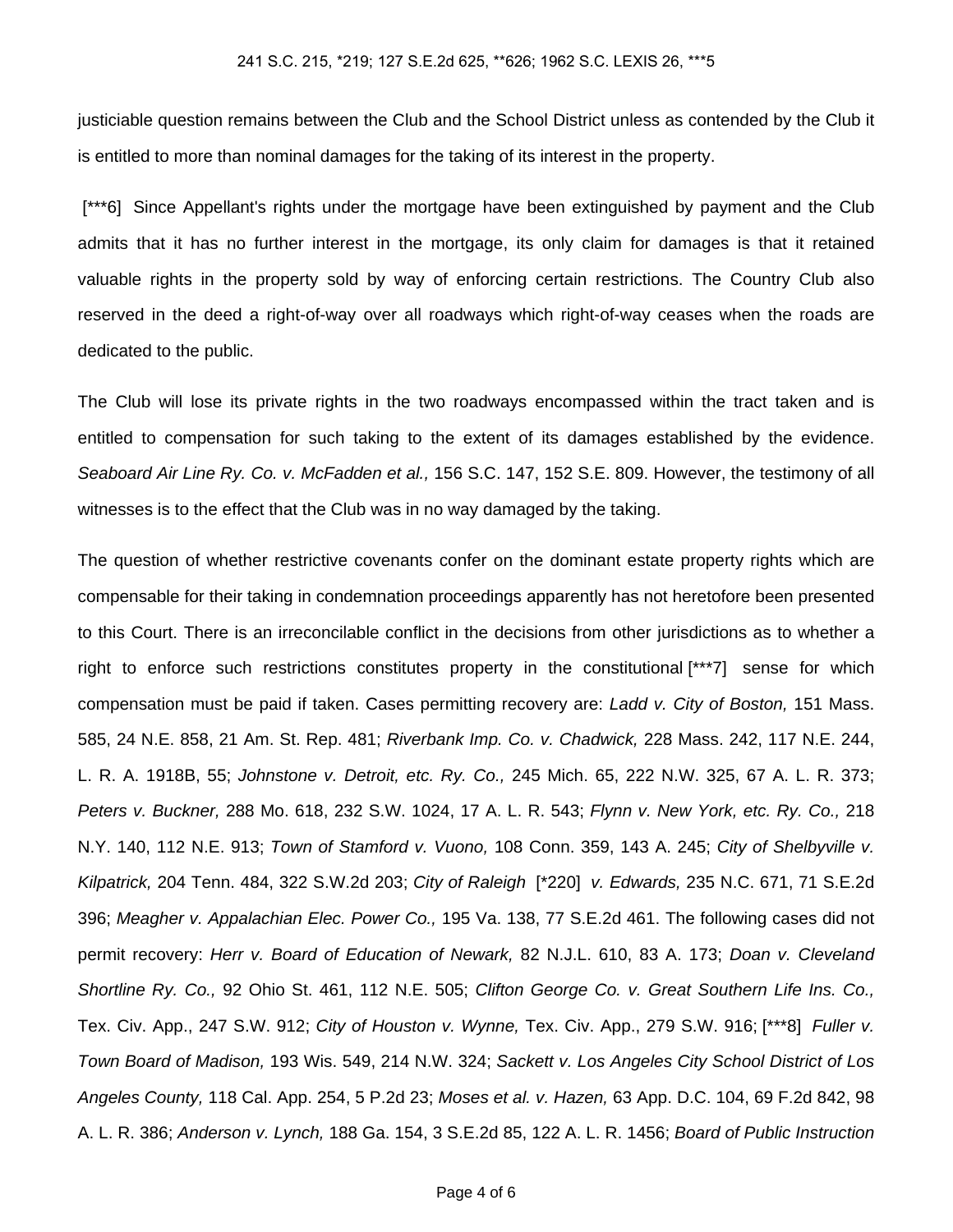of Dade County, Florida v. Town of Bay Harbor Islands, Fla., 81 So. 2d 637; State of West Va. ex rel. Wells v. City of Dunbar, 142 W. Va. 332, 95 S.E.2d 457; Smith v. Clifton Sanitation District, 134 Colo. 116, 300 P.2d 548.

"\* \* \* So where an easement is in the form of a restriction, a taking for [\*\*627] a use which will defeat the restriction is a taking of the property of the owner of the dominant estate. Thus, building restrictions are a property right, and where, through the exercise of the power of eminent domain, there is a taking or damaging of such property rights, the owners of property for whose benefit the restrictions are imposed are entitled to compensation for the loss of the easements created by such restrictions, although there [\*\*\*9] are a few cases to the contrary." 18 Am. Jur., Page 88, Eminent Domain, Section 157.

Both the Referee and Circuit Court concluded that a restrictive covenant constitutes such property right that recovery may be allowed for the taking provided damage is established, and we are of opinion that the better reasoned cases support this view which upon the record before us entitles Appellant to nominal damages only.

 [\*221] Appellant further contends error in striking McDonald and Parks from this appeal and bases its exception upon an alleged assignment of the interest of McDonald and Parks. This question was not presented to the hearing Court and cannot be raised for the first time before this Court on appeal.

At the time of hearing, Respondent having previously given notice moved that this appeal be dismissed upon the grounds that Appellant is not a party aggrieved and that the appeal is frivolous and without merit, citing Johnson v. Brandon Corp., 221 S.C. 160, 69 S.E.2d 594, for the proposition that although a party may have an interest giving him a right of appeal, if that interest is divested pending appeal, the appeal will be dismissed.

While we are of opinion [\*\*\*10] that all exceptions should be dismissed and the Order appealed from affirmed for the reasons stated above, affirmance should be by way of an Opinion of this Court upon the record and not by way of motion to dismiss the appeal.

The Order appealed from is therefore affirmed and the motion to dismiss the appeal is refused.

Affirmed.